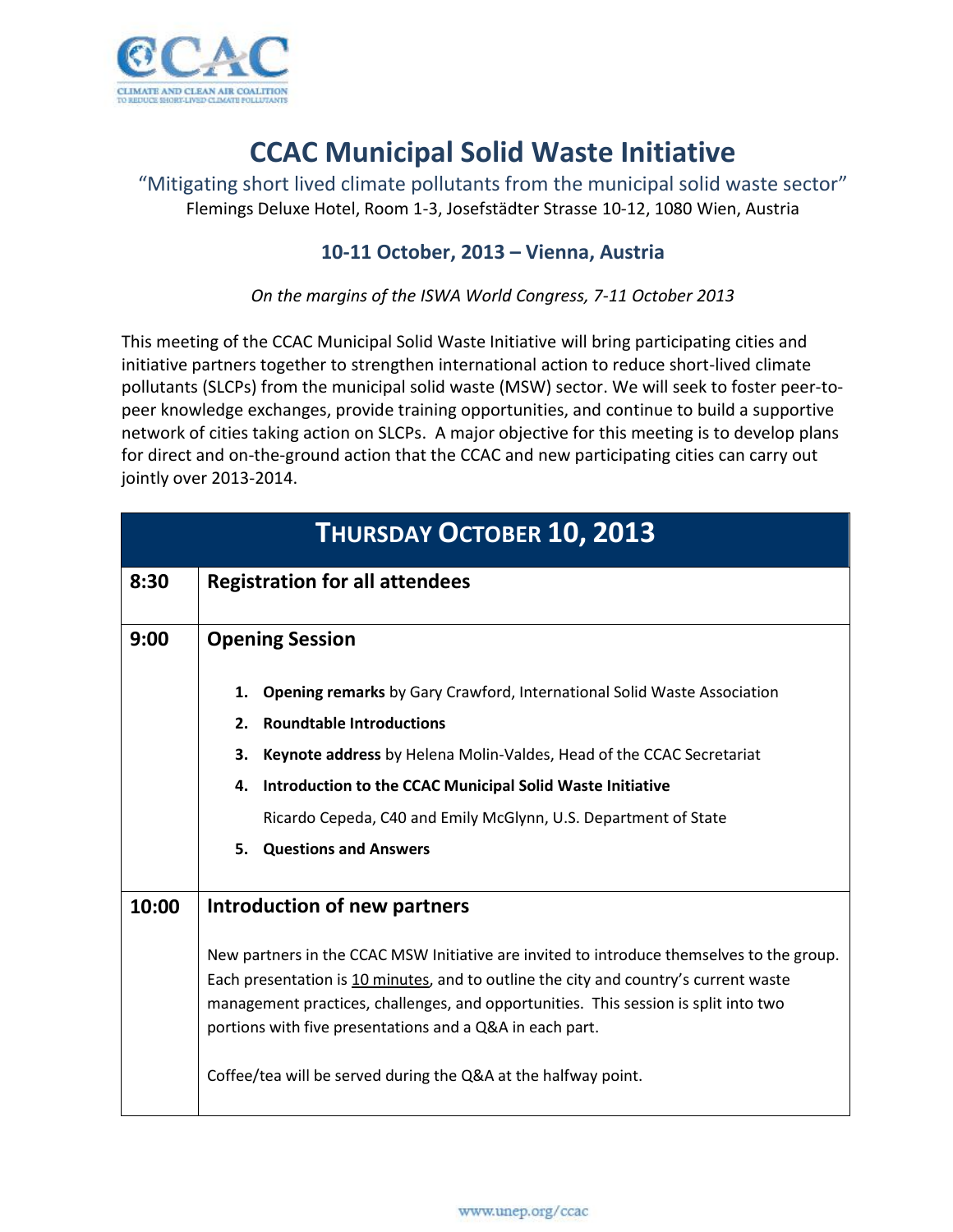

| 12:00 | Lunch                                                                                                                                                                                                                                                                                                                                                                                                                                                                                                                                                                                                                                                                                                                                                                                                                                                                                       |
|-------|---------------------------------------------------------------------------------------------------------------------------------------------------------------------------------------------------------------------------------------------------------------------------------------------------------------------------------------------------------------------------------------------------------------------------------------------------------------------------------------------------------------------------------------------------------------------------------------------------------------------------------------------------------------------------------------------------------------------------------------------------------------------------------------------------------------------------------------------------------------------------------------------|
| 1:00  | <b>SLCPs and the Waste Sector</b>                                                                                                                                                                                                                                                                                                                                                                                                                                                                                                                                                                                                                                                                                                                                                                                                                                                           |
|       | An overview of short-lived climate pollutants from the waste sector, activities that can<br>reduce SLCPs, development methods to measure and quantify SLCPs.                                                                                                                                                                                                                                                                                                                                                                                                                                                                                                                                                                                                                                                                                                                                |
|       | Brief presentations by Mushtaq Memon and Nimmi Damodaran<br>1.<br><b>Questions and answers</b><br>2.                                                                                                                                                                                                                                                                                                                                                                                                                                                                                                                                                                                                                                                                                                                                                                                        |
| 2:00  | <b>Break-out Sessions</b>                                                                                                                                                                                                                                                                                                                                                                                                                                                                                                                                                                                                                                                                                                                                                                                                                                                                   |
|       | Coffee, tea, and light refreshments will be available throughout this session.                                                                                                                                                                                                                                                                                                                                                                                                                                                                                                                                                                                                                                                                                                                                                                                                              |
|       | The breakout sessions will allow participants to work in smaller groups to discuss particular<br>aspects of their work in relation to the CCAC, and move towards work planning and<br>concrete action. Ylva Engqvist will provide an overview of each break-out group, which<br>will be tailored to the different stages of participation of each city.                                                                                                                                                                                                                                                                                                                                                                                                                                                                                                                                     |
|       | <b>Breakout Groups:</b>                                                                                                                                                                                                                                                                                                                                                                                                                                                                                                                                                                                                                                                                                                                                                                                                                                                                     |
|       | Completing the City Assessment - Technical experts<br>As a part of the city assessment process, participants can share the<br>$\circ$<br>challenges that they encountered, tips for data gathering, and support<br>each other to complete the assessment, with help from technical experts.<br>At the end of this session, participants will be better equipped to complete<br>the City Assessment and will have identified areas where the MSW<br>initiative can assist with this process.<br>Workplan Development - Chris Godlove, USEPA; Ignacio Santelices<br>Cities and national governments that have already completed the city<br>$\circ$<br>assessment can take this opportunity to discuss with technical experts and<br>other partners the next steps - drafting a work plan. At the end of this<br>session, participants will have a clear idea of the process for developing a |
|       | work plan based on the assessment results.<br>City Exchange - Ricardo Cepeda, C40; Rachael Williams, ISWA<br>Participants can network and discuss potential exchange opportunities,<br>$\circ$<br>identifying areas for specific action that could be undertaken through city-<br>to-city partnerships. At the end of this session, participants may have<br>filled out Action Plans together, or agreed to mentor each other.                                                                                                                                                                                                                                                                                                                                                                                                                                                              |
|       | At 4:30, we will re-group and participants can share the results of their<br>discussions.                                                                                                                                                                                                                                                                                                                                                                                                                                                                                                                                                                                                                                                                                                                                                                                                   |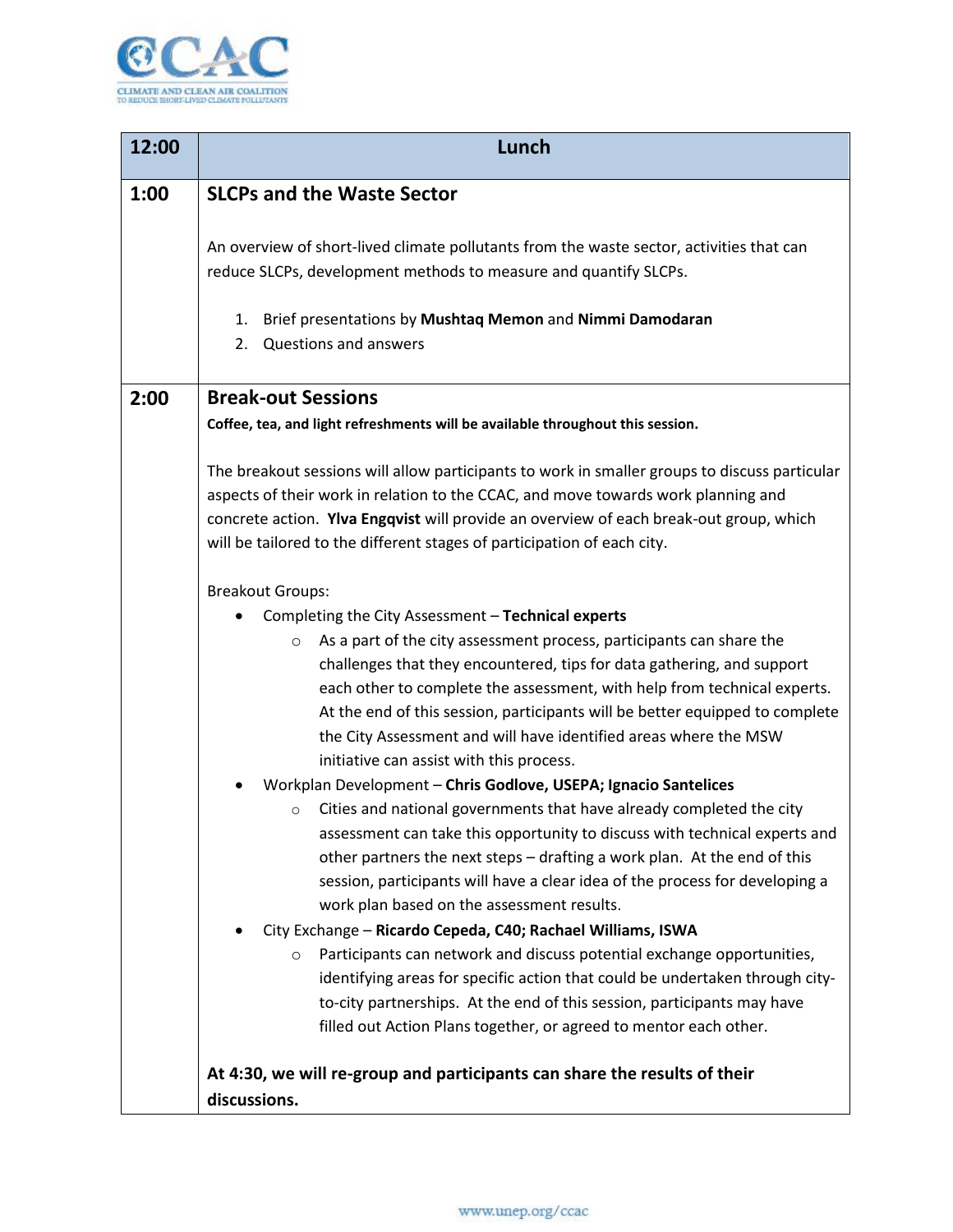

| 5:00                           | End of Day 1                                                                                                                                                                                                                                                                                                                                                                                                   |  |
|--------------------------------|----------------------------------------------------------------------------------------------------------------------------------------------------------------------------------------------------------------------------------------------------------------------------------------------------------------------------------------------------------------------------------------------------------------|--|
|                                |                                                                                                                                                                                                                                                                                                                                                                                                                |  |
| <b>FRIDAY OCTOBER 11, 2013</b> |                                                                                                                                                                                                                                                                                                                                                                                                                |  |
| 8:30                           | <b>MSW Initiative Network - Knowledge Platform</b>                                                                                                                                                                                                                                                                                                                                                             |  |
|                                | This session will give participants an overview of the City Network and its components,<br>including the knowledge platform and the broader functions of the network.                                                                                                                                                                                                                                          |  |
|                                | Rachael Williams (ISWA) will provide a brief demonstration of the newly launched MSW<br>Knowledge Platform.                                                                                                                                                                                                                                                                                                    |  |
|                                | Then we break into five facilitated groups to discuss and provide in-depth feedback on the<br>Knowledge Platform, providing input on how to make it as effective and useful as possible<br>for cities.                                                                                                                                                                                                         |  |
|                                | The breakout groups will report back at 9:30 to share their recommendations to the CCAC.                                                                                                                                                                                                                                                                                                                       |  |
| 10:00                          | City Exchange Feature – Vina del Mar                                                                                                                                                                                                                                                                                                                                                                           |  |
|                                | One of the ways that cities can interact with the network is to establish an exchange<br>relationship. Vina del Mar and Stockholm, along with their national governments Chile<br>and Sweden, recently carried out a very successful exchange. During this session we will<br>hear from the participants about their exchange and generate ideas for how additional<br>cities can develop their own exchanges. |  |
| 10:30                          | <b>Coffee/Tea Break</b>                                                                                                                                                                                                                                                                                                                                                                                        |  |
| 10:45                          | Work Plan and Next Steps – Overview and Feature                                                                                                                                                                                                                                                                                                                                                                |  |
|                                | Mushtaq Memon (UNEP) will give a brief overview of what happens after the city<br>assessment, using Pilot City examples. We will also hear from Cali, Colombia, which is<br>currently working to finalize their Work Plan following the last MSWI meeting in<br>Vancouver.                                                                                                                                     |  |
| 11:45                          | Lunch                                                                                                                                                                                                                                                                                                                                                                                                          |  |
| 12:45                          | Work Plan and Next Steps - Breakout sessions                                                                                                                                                                                                                                                                                                                                                                   |  |
|                                | Starting in the same groups as day 1, each breakout group can decide to work<br>together or in even smaller groups to determine the next steps for participation in<br>the Initiative, whether that is completing the City Assessment or developing a                                                                                                                                                          |  |